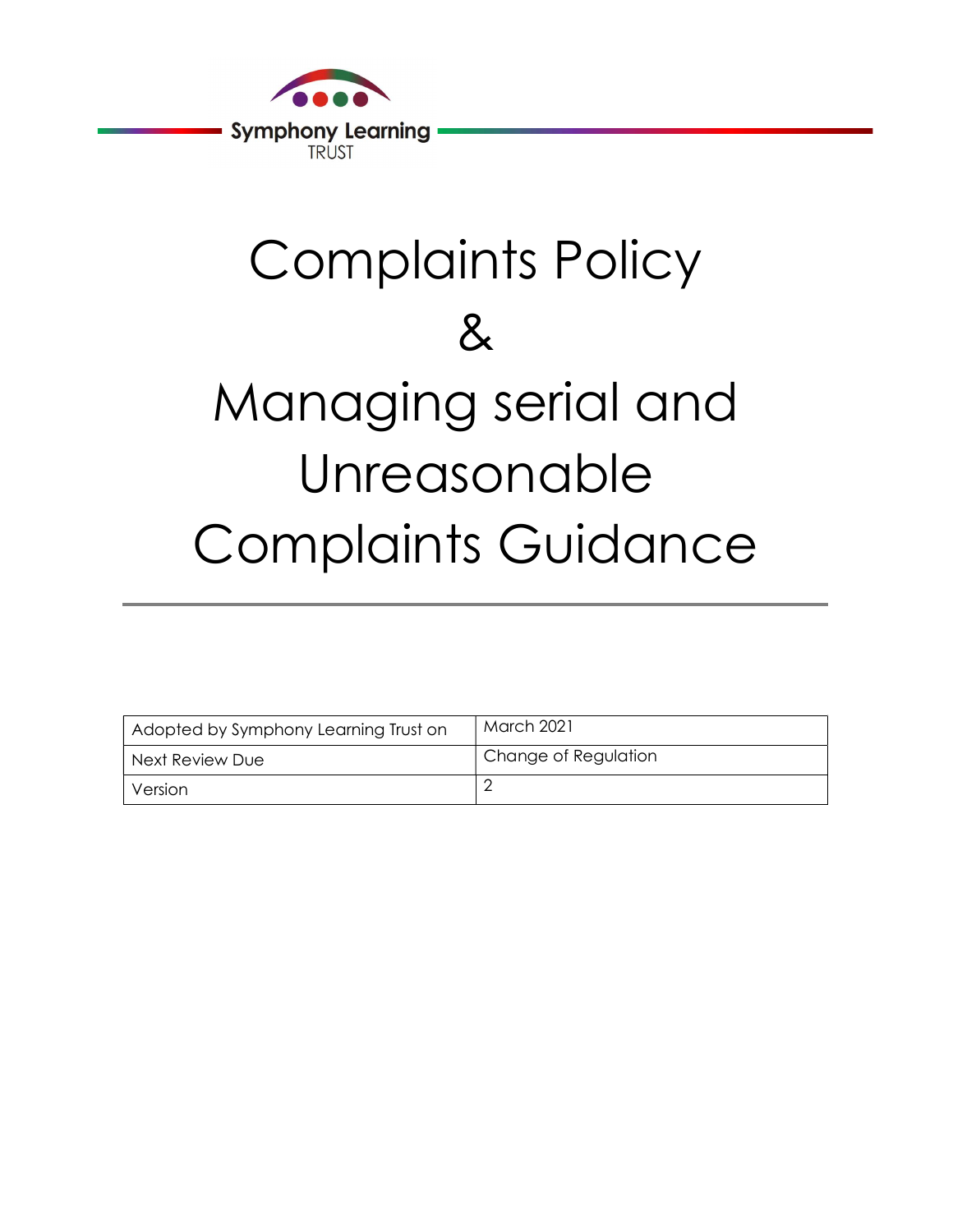## Who can make a complaint?

This complaints procedure is not limited to parents or carers of children that are registered at the school. Any person, including members of the public, may make a complaint to the Academy about any provision of facilities or services that we provide. Unless complaints are dealt with under separate statutory procedures (such as appeals relating to exclusions or admissions), we will use this complaints procedure.

#### The difference between a concern and a complaint

A concern or complaint can be made in person, in writing or by telephone. They may also be made by a third party acting on behalf on a complainant, as long as they have appropriate consent to do so.

Complaints against school staff (except the head teacher) should be made in the first instance, to the Head Teacher via the school office. Please mark them as Private and Confidential.

Complaints that involve or are about the head teacher should be addressed to the Chair of Governors, via the school office. Please mark them as Private and Confidential.

Complaints about the Chair of Governors, any individual governor or the whole governing body should be addressed to the Clerk to the Governing Body, via the school office. Please mark them as Private and Confidential.

Complaints about the Chief Executive Officer (CEO) or a trustee of the Trust, should be addressed to Chair of Trustees, via the trust office. Please mark them as Private and Confidential.

For ease of use, a template complaint form is included at the end of this procedure. If you require help in completing the form, please contact the school office. You can also ask a third-party organisation for example like the Citizens Advice to help you.

In accordance with equality law, we will consider making reasonable adjustments if required, to enable complainants to access and complete this complaints procedure. For instance, providing information in alternative formats, assisting complainants in raising a formal complaint or holding meetings in accessible locations.

## **Anonymous Complaints**

We will not normally investigate anonymous complaints. However, the Head Teacher or Chair of Governors, if appropriate, will determine whether the complaint warrants an investigation.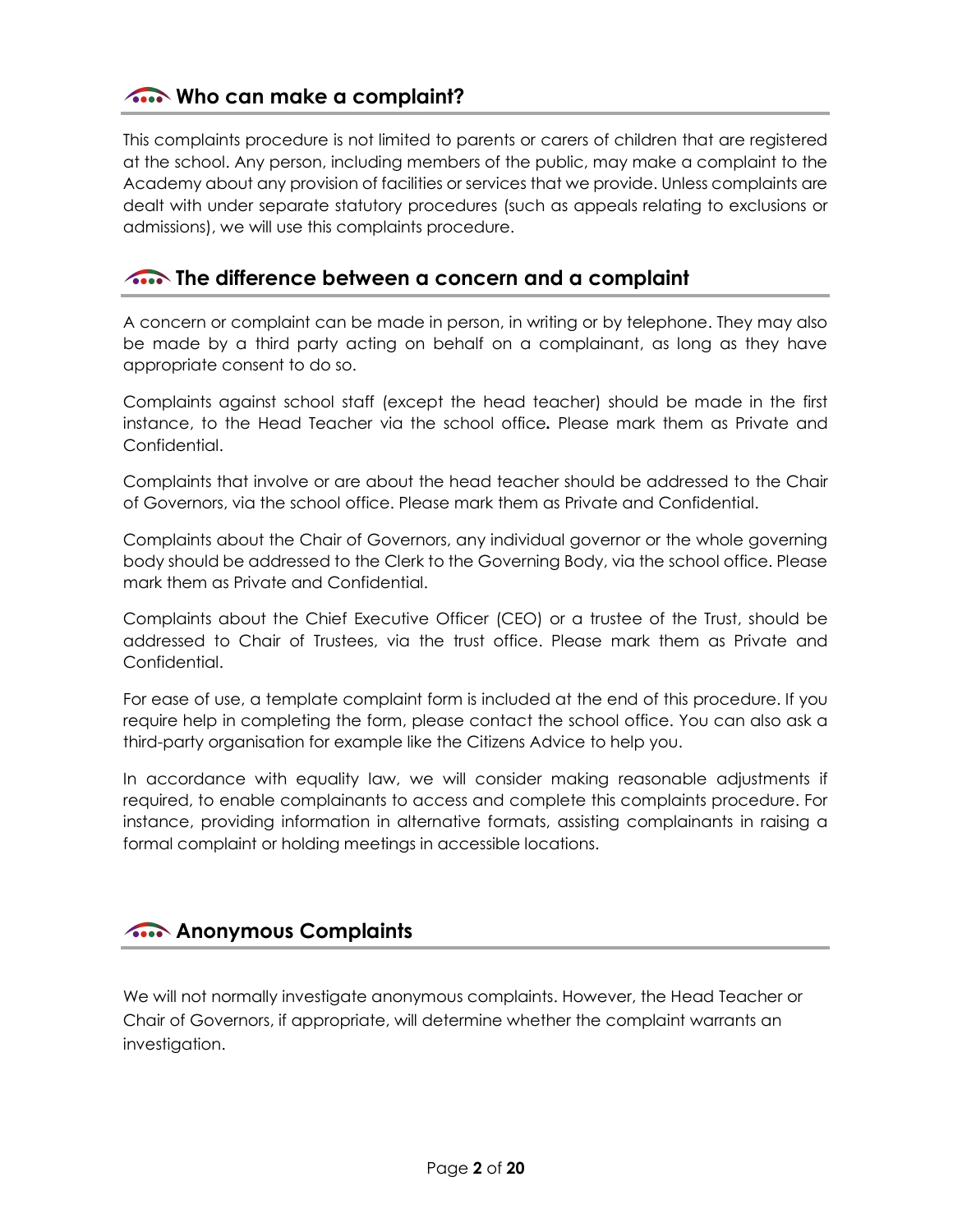You must raise the complaint within three months of the incident or, where a series of associated incidents have occurred, within three months of the last of these incidents. We will consider complaints made outside of this time frame if exceptional circumstances apply.

## **A.** Complaints received outside of term time

We will consider complaints made outside of term time to have been received on the first school day after the holiday period.

## **Scope of this Complaints Procedure**

This procedure covers all complaints about any provision of community facilities or services by the Academy, other than complaints that are dealt with under other statutory procedures, including those listed below.

| <b>Exceptions</b>                                                       | Who to contact                                                                                                                                                                                                                                           |
|-------------------------------------------------------------------------|----------------------------------------------------------------------------------------------------------------------------------------------------------------------------------------------------------------------------------------------------------|
| Admissions to schools                                                   | Concerns about admissions should be handled                                                                                                                                                                                                              |
|                                                                         | through a separate process - either through the                                                                                                                                                                                                          |
|                                                                         | appeals process or via the local authority.                                                                                                                                                                                                              |
| Matters likely to require a<br><b>Child Protection</b><br>Investigation | Complaints about child protection matters are<br>handled under our child protection and<br>safeguarding policy and in accordance with                                                                                                                    |
|                                                                         | relevant statutory guidance.                                                                                                                                                                                                                             |
|                                                                         | If you have serious concerns, you may wish to<br>contact the local authority designated officer<br>(LADO) who has local responsibility for safeguarding<br>or the Multi-Agency Safeguarding Hub (MASH).<br><insert details="" lado="" mash="">.</insert> |
| Exclusion of children from<br>school*                                   | Further information about raising concerns about<br>exclusion can be found at: www.gov.uk/school-<br>discipline-exclusions/exclusions.                                                                                                                   |
|                                                                         | *complaints about the application of the behaviour<br>policy can be made through the school's<br>complaints procedure. < link to school behaviour<br>policy>.                                                                                            |
| Whistleblowing                                                          | We have an internal whistleblowing procedure for<br>all our employees, including temporary staff and<br>contractors.                                                                                                                                     |
|                                                                         | The Secretary of State for Education is the                                                                                                                                                                                                              |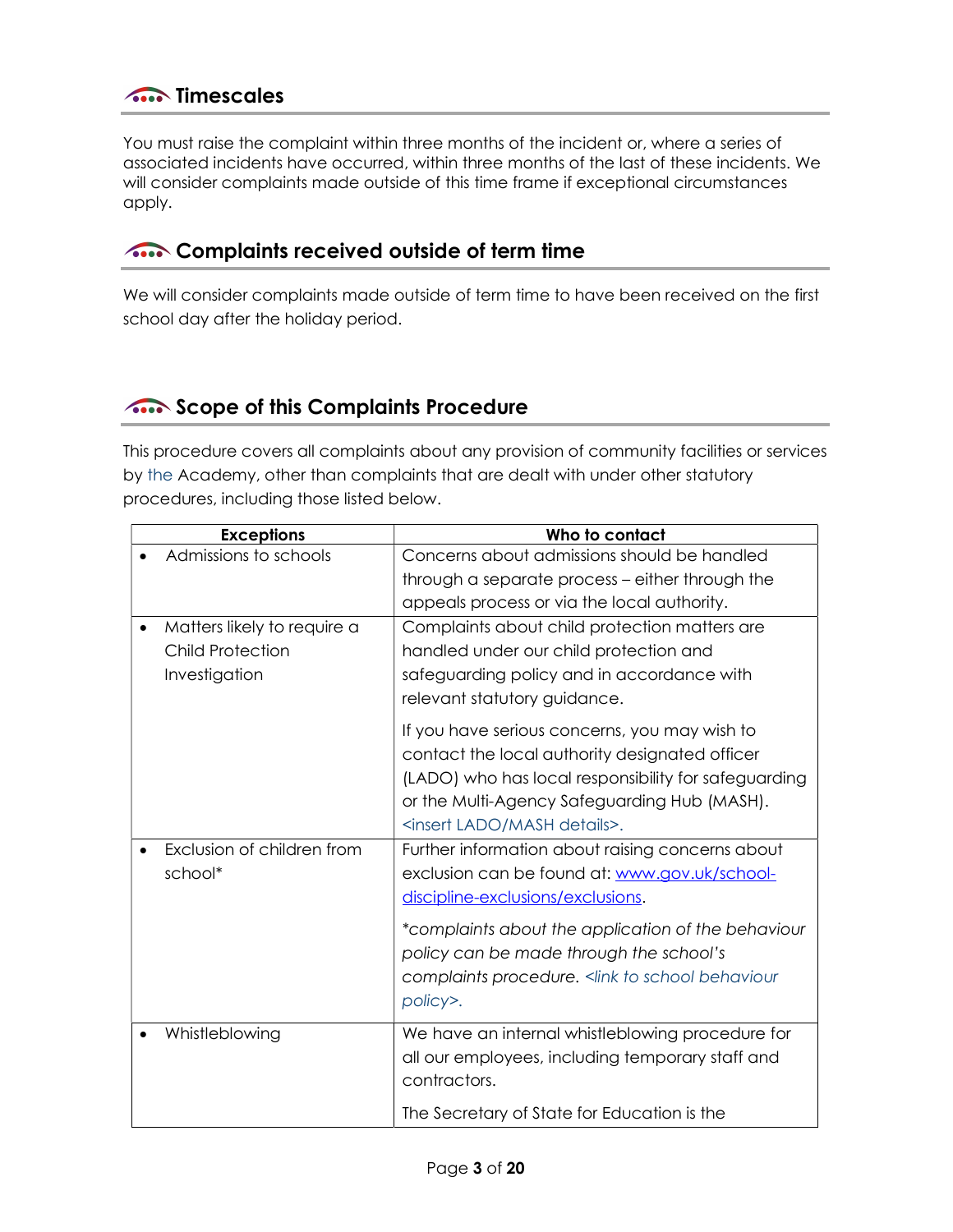|                  | prescribed person for matters relating to education<br>for whistle-blowers in education who do not want to<br>raise matters direct with their employer. Referrals<br>can be made at:<br>www.education.gov.uk/contactus.                                                        |
|------------------|--------------------------------------------------------------------------------------------------------------------------------------------------------------------------------------------------------------------------------------------------------------------------------|
|                  | Volunteer staff who have concerns about our<br>school should complain through the school's<br>complaints procedure. You may also be able to<br>complain direct to the LA or the Department for<br>Education (see link above), depending on the<br>substance of your complaint. |
| Staff grievances | Complaints from staff will be dealt with under the<br>school's internal grievance procedures.                                                                                                                                                                                  |
| Staff conduct    | Complaints about staff will be dealt with under the<br>school's internal disciplinary procedures, if<br>appropriate.                                                                                                                                                           |
|                  | Complainants will not be informed of any<br>disciplinary action taken against a staff member as<br>a result of a complaint. However, the complainant<br>will be notified that the matter is being addressed.                                                                   |

If other bodies are investigating aspects of the complaint, for example the police, local authority (LA) safeguarding teams or Tribunals, this may impact on our ability to adhere to the timescales within this procedure or result in the procedure being suspended until those public bodies have completed their investigations. If this happens, we will inform you of a proposed new timescale.

If a complainant commences legal action against the Academy in relation to their complaint, we will consider whether to suspend the complaints procedure until those legal proceedings have concluded.

# **A.** Resolving Complaints

At each stage in the procedure, the Academy wants to resolve the complaint. If appropriate, we will acknowledge that the complaint is upheld in whole or in part. In addition, we may offer one or more of the following:

- an explanation
- an admission that the situation could have been handled differently or better
- an assurance that we will try to ensure the event complained of will not recur
- an explanation of the steps that have been or will be taken to help ensure that it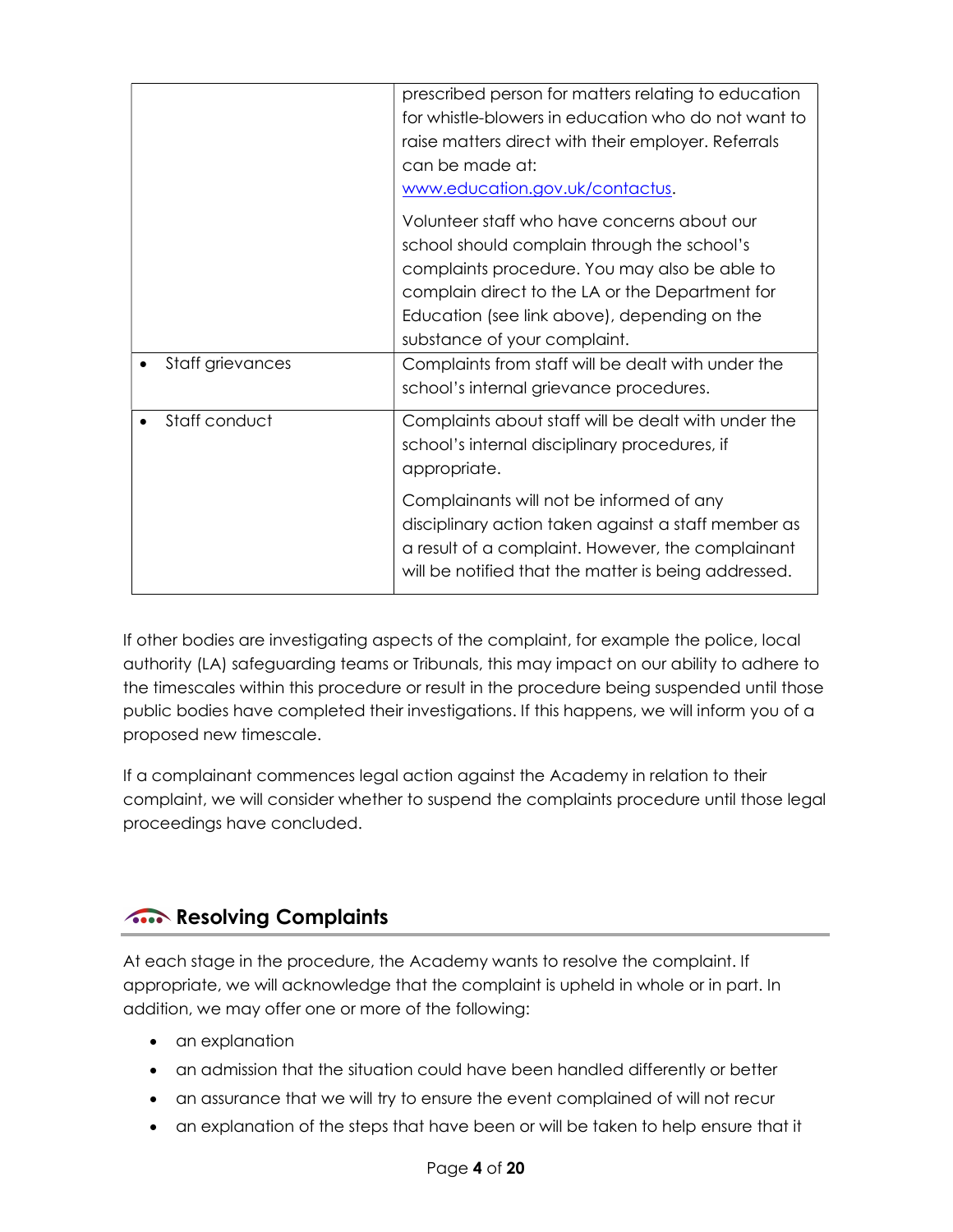will not happen again and an indication of the timescales within which any changes will be made

- an undertaking to review school policies in light of the complaint
- an apology.

## **A.** Withdrawal of a complaint

If a complainant wants to withdraw their complaint, we will ask them to confirm this in writing.

# **Stage 1 – Informal Complaints**

It is to be hoped that most concerns can be expressed and resolved on an informal basis.

Concerns should be raised with either the class teacher, year head / subject head or head teacher. Complainants should not approach individual governors to raise concerns or complaints. They have no power to act on an individual basis and it may also prevent them from considering complaints at Stage 3 of the procedure.

At the conclusion of their investigation, the appropriate person investigating the complaint will provide an informal written response within 10 school days of the date of receipt of the complaint.

If the issue remains unresolved, the next step is to make a formal complaint.

## **Stage 2 – Formal Complaints**

Formal complaints must be made to the head teacher (unless they are about the head teacher), via the school office. This may be done in person or in writing (preferably on the Complaint Form).

The head teacher will record the date the complaint is received and will acknowledge receipt of the complaint in writing (either by letter or email) within 10 school days.

Within this response, the head teacher will seek to clarify the nature of the complaint, ask what remains unresolved and what outcome the complainant would like to see. The head teacher can consider whether a face to face meeting is the most appropriate way of doing this.

Note: The head teacher may delegate the investigation to another member of the school's senior leadership team but not the decision to be taken.

During the investigation, the head teacher (or investigator) will: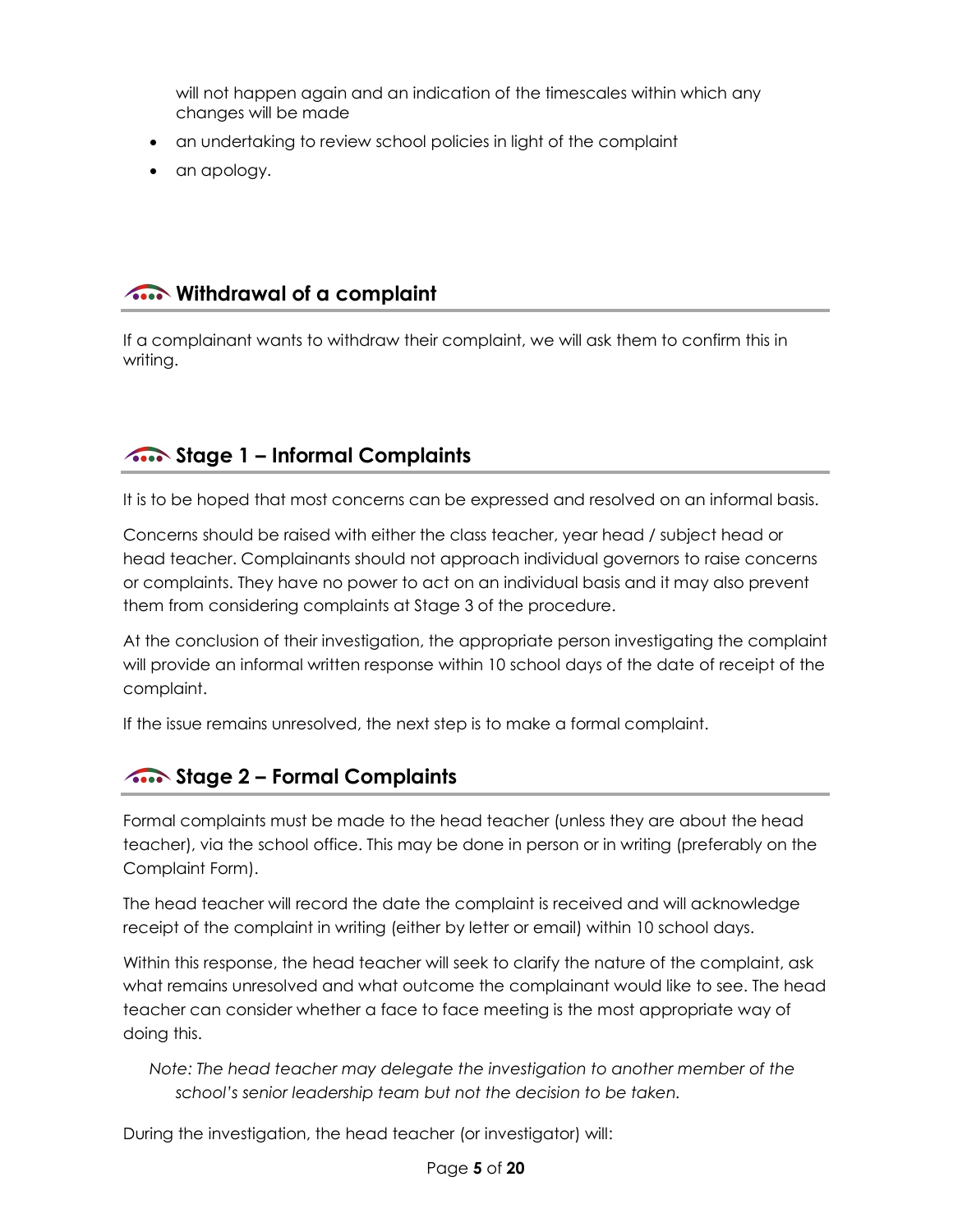- if necessary, interview those involved in the matter and/or those complained of, allowing them to be accompanied if they wish
- keep a written record of any meetings/interviews in relation to their investigation.

At the conclusion of their investigation, the head teacher will provide a formal written response within 10 school days of the date of receipt of the complaint.

If the head teacher is unable to meet this deadline, they will provide the complainant with an update and revised response date.

The response will detail any actions taken to investigate the complaint and provide a full explanation of the decision made and the reason(s) for it. Where appropriate, it will include details of actions the Academy will take to resolve the complaint.

The head teacher will advise the complainant of how to escalate their complaint should they remain dissatisfied with the outcome of Stage 2.

If the complaint is about the head teacher, or a member of the governing body (including the Chair or Vice-Chair), a suitably skilled governor will be appointed to complete all the actions at Stage 2.

Complaints about the head teacher or member of the governing body must be made to the Clerk, via the school office.

If the complaint is:

- jointly about the Chair and Vice Chair or
- the entire governing body or
- the majority of the governing body

Stage 2 will be escalated to the CEO of the Trust.

## **A.** Stage 3 – Panel Hearing

If the complainant is dissatisfied with the outcome at Stage 2 and wishes to take the matter further, they can escalate the complaint to Stage 3 – a panel hearing consisting of at least three people who were not directly involved in the matters detailed in the complaint with one panel member who is independent of the management and running of the school. This is the final stage of the complaints procedure.

A request to escalate to Stage 3 must be made to the Clerk, via the school office, within 7 school days of receipt of the Stage 2 response.

The Clerk will record the date the complaint is received and acknowledge receipt of the complaint in writing (either by letter or email) within 10 school days.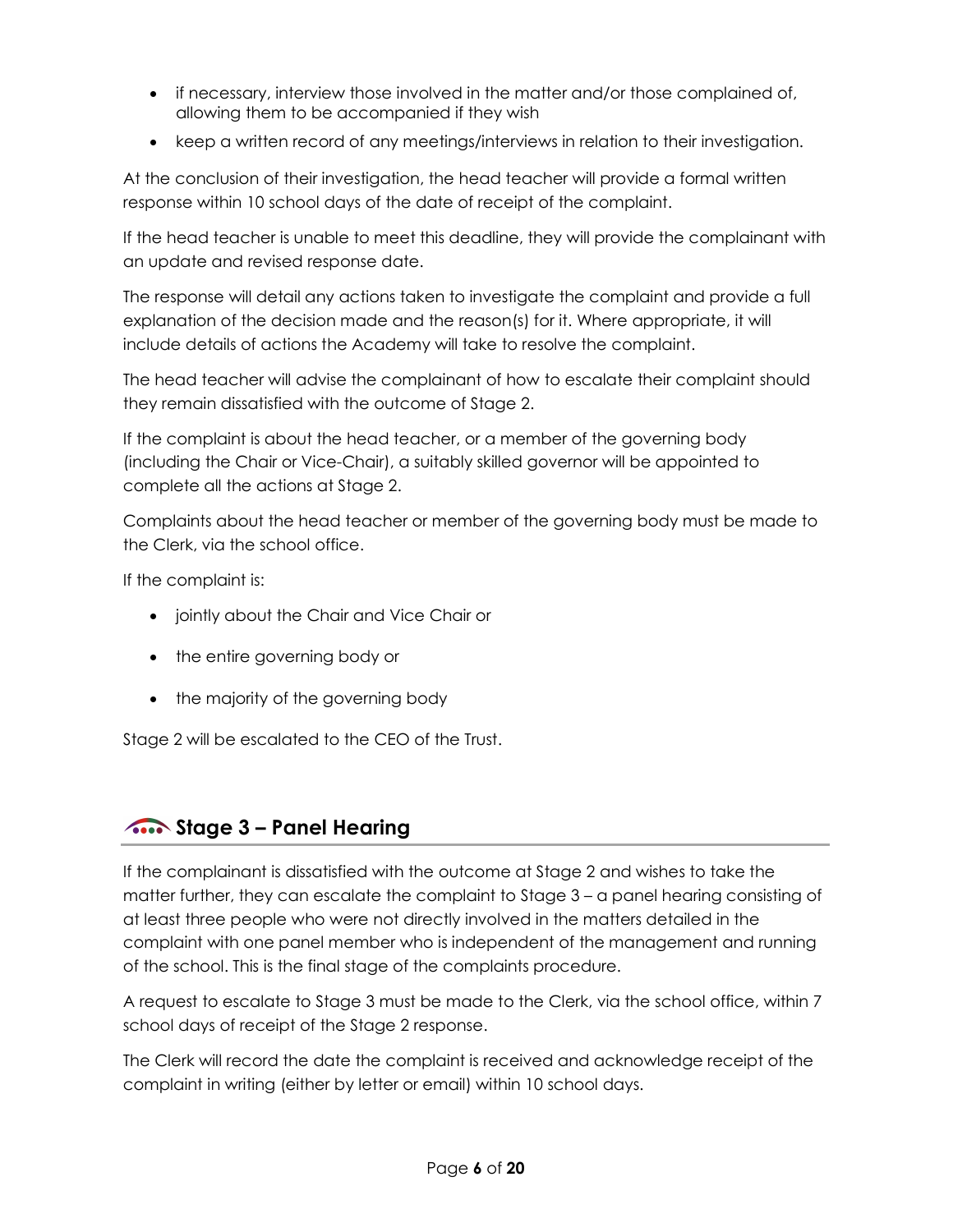Requests received outside of this time frame will only be considered if exceptional circumstances apply.

The Clerk will write to the complainant to inform them of the date of the meeting. They will aim to convene a meeting within 10 school days of receipt of the Stage 3 request. If this is not possible, the Clerk will provide an anticipated date and keep the complainant informed.

If the complainant rejects the offer of three proposed dates, without good reason, the Clerk will decide when to hold the meeting. It will then proceed in the complainant's absence on the basis of written submissions from both parties.

If the complaint is:

- jointly about the Chair and Vice Chair or
- the entire governing body or
- the majority of the governing body

Stage 3 will be heard by the trustees and an independent panel member.

A complainant may bring someone along to the panel meeting to provide support. This can be a relative or friend. Generally, we do not encourage either party to bring legal representatives to the committee meeting. However, there may be occasions when legal representation is appropriate.

For instance, if a school employee is called as a witness in a complaint meeting, they may wish to be supported by union and/or legal representation.

Note: Complaints about staff conduct will not generally be handled under this complaints procedure. Complainants will be advised that any staff conduct complaints will be considered under (Human Resources) staff disciplinary procedures, if appropriate, but outcomes will not be shared with them.

Representatives from the media are not permitted to attend.

At least 5 school days before the meeting, the Clerk will:

- confirm and notify the complainant of the date, time and venue of the meeting, ensuring that, if the complainant is invited, the dates are convenient to all parties and that the venue and proceedings are accessible
- request copies of any further written material to be submitted to the committee at least 5 school days before the meeting.

Any written material will be circulated to all parties at least 3 school days before the date of the meeting. The committee will not normally accept, as evidence, recordings of conversations that were obtained covertly and without the informed consent of all parties being recorded.

The committee will also not review any new complaints at this stage or consider evidence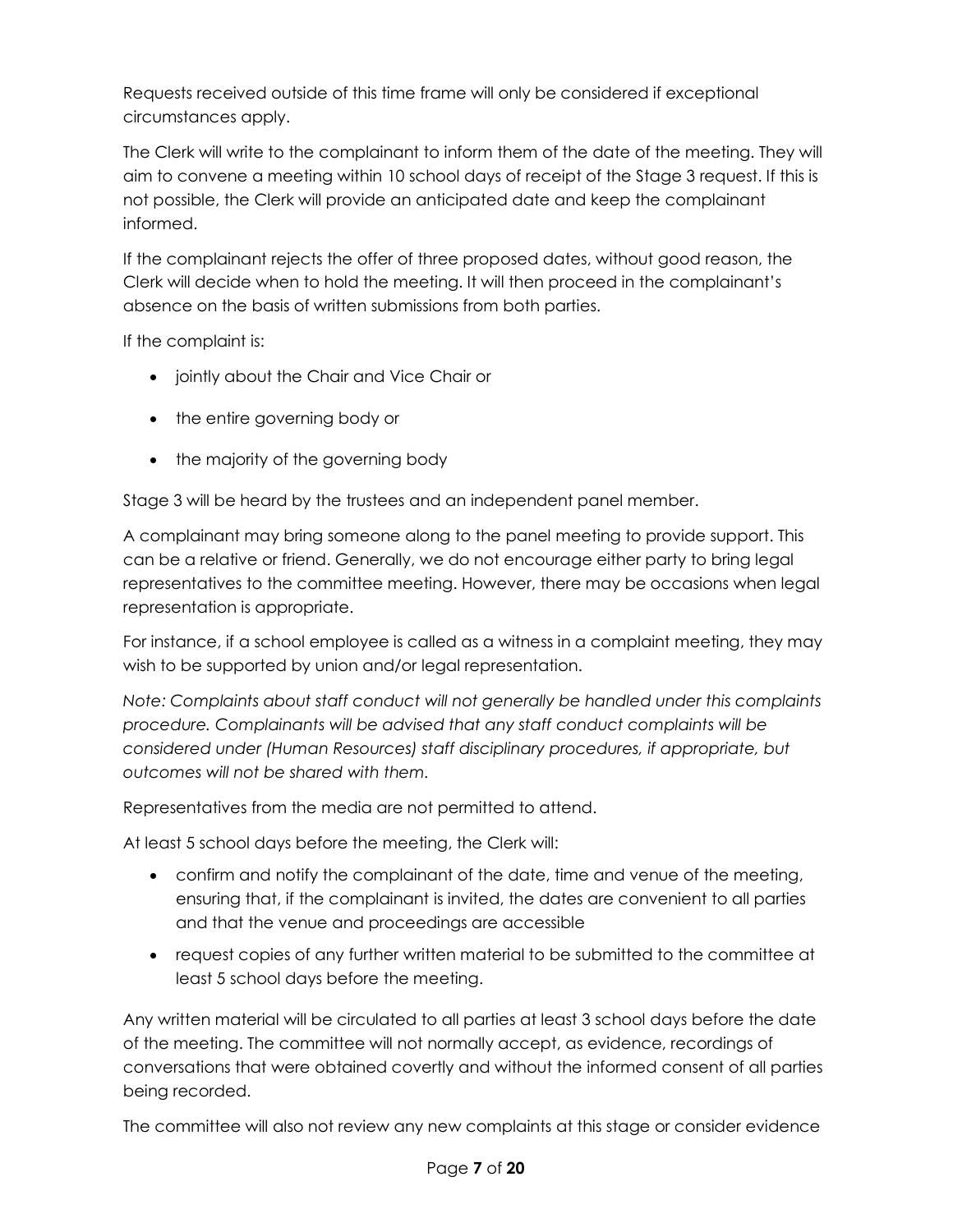unrelated to the initial complaint to be included. New complaints must be dealt with from Stage 1 of the procedure.

The meeting will be held in private. Electronic recordings of meetings or conversations are not normally permitted unless a complainant's own disability or special needs require it. Prior knowledge and consent of all parties attending must be sought before meetings or conversations take place. Consent will be recorded in any minutes taken.

The committee will consider the complaint and all the evidence presented. The committee can:

- uphold the complaint in whole or in part
- dismiss the complaint in whole or in part.

If the complaint is upheld in whole or in part, the committee will:

- decide on the appropriate action to be taken to resolve the complaint
- where appropriate, recommend changes to the school's systems or procedures to prevent similar issues in the future.

The Chair of the Committee will provide the complainant and the Academy with a full explanation of their decision and the reason(s) for it, in writing, within 10 school days.

The letter to the complainant will include details of how to contact the Education and Skills Funding Agency (ESFA) if they are dissatisfied with the way their complaint has been handled by the Academy.

The response will detail any actions taken to investigate the complaint and provide a full explanation of the decision made and the reason(s) for it. Where appropriate, it will include details of actions the Academy will take to resolve the complaint.

The panel will ensure that those findings and recommendations are sent by electronic mail or otherwise given to the complainant and, where relevant, the person complained about. Furthermore, they will be available for inspection on the school premises by the proprietor and the head teacher.

A written record will be kept of all complaints, and of whether they are resolved at the preliminary stage or proceed to a panel hearing, along with what actions have been taken, regardless of the decision.

All correspondence statements and records relating to individual complaints will be kept confidential, except where the Secretary of State or a body conducting an inspection under section 109 of the 2008 Act requests access to them.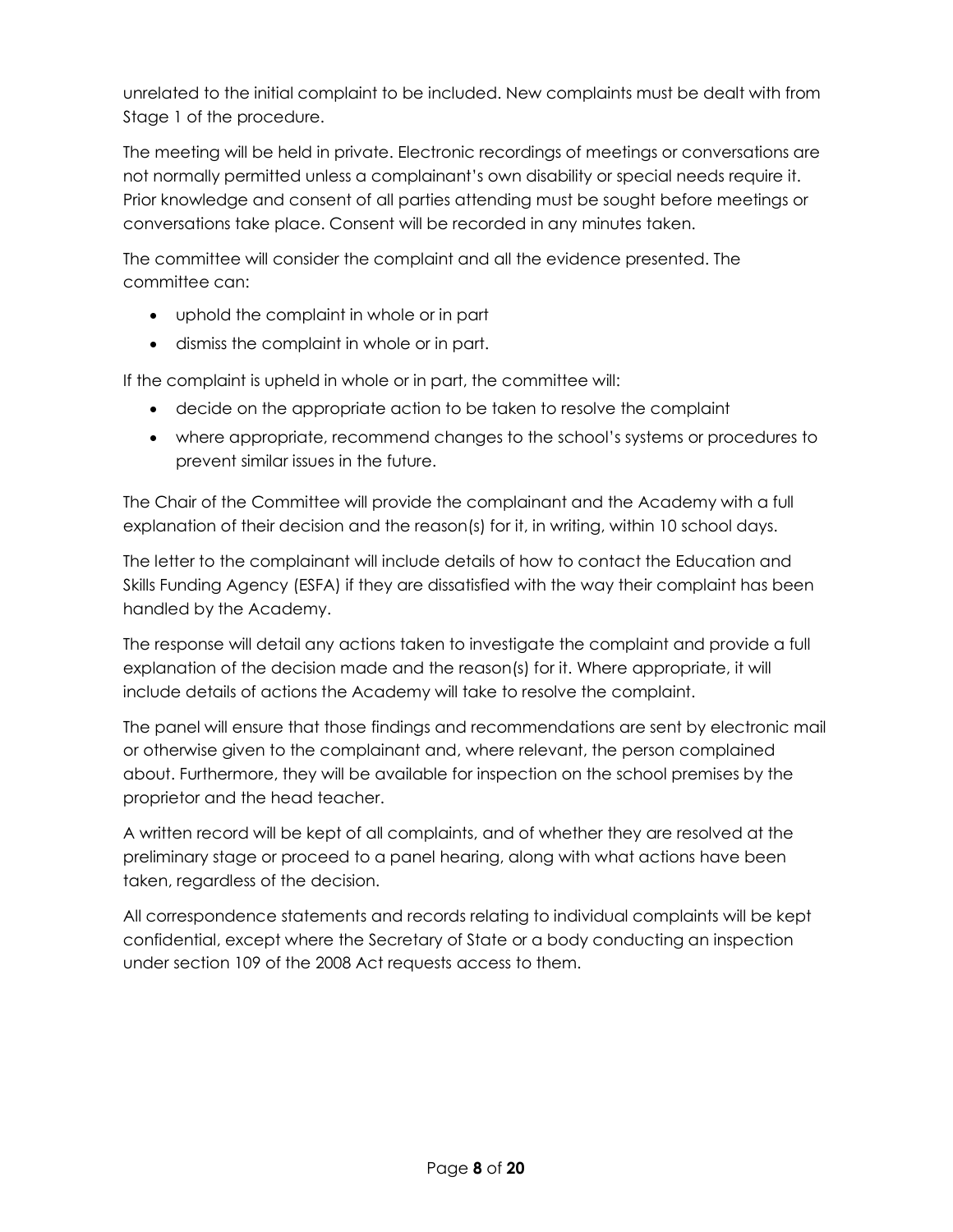# **A.** Complaints escalated to/about the Trust, CEO or Trustee

If a complaint is escalated to the Trust or if a complainant wishes to complain directly about the trust, then the complaint should be sent to the CEO to be investigated.

The CEO will write to the complainant acknowledging the complaint within 10 school days of the date that the written request was received. The acknowledgement will confirm that the complaint will now be investigated under Stage <insert number> of this Complaints Policy and will confirm the date for providing a response to the complainant.

Following the investigation, the CEO will write to the complainant confirming the outcome within 10 school days of the date that the letter was received. If this time limit cannot be met, the CEO will write to the Complainant within 10 school days of the date that the letter was received, explaining the reason for the delay and providing a revised date.

If the complaint concerns the CEO or a Trustee, the complaint should be investigated by the Chair of the Trust Board. If a formal complaint form is received about the Chair, the complaint will be referred to the Vice Chair for investigation

NB. Where the Chair of the Trust Board has investigated the complaint, they will write the letter of outcome to the Complainant and provide a copy to the CEO.

If the complainant is not satisfied with the outcome of the previous stage, the complainant should write to the Clerk to the Trust Board asking for the complaint to be heard before a Complaint Panel, within 15 school days.

The Clerk will record the date the complaint is received and acknowledge receipt of the complaint in writing (either by letter or email) within 10 school days.

Requests received outside of this time frame will only be considered if exceptional circumstances apply.

The Clerk will write to the complainant to inform them of the date of the meeting. They will aim to convene a meeting within <insert number> school days of receipt of the Stage 2 request. If this is not possible, the Clerk will provide an anticipated date and keep the complainant informed.

If the complainant rejects the offer of three proposed dates, without good reason, the Clerk will decide when to hold the meeting. It will then proceed in the complainant's absence on the basis of written submissions from both parties.

If the complaint is:

- jointly about the Chair and Vice Chair or
- the entire trust board or
- the majority of the trust board

Stage 3 will be heard by a completely independent committee panel.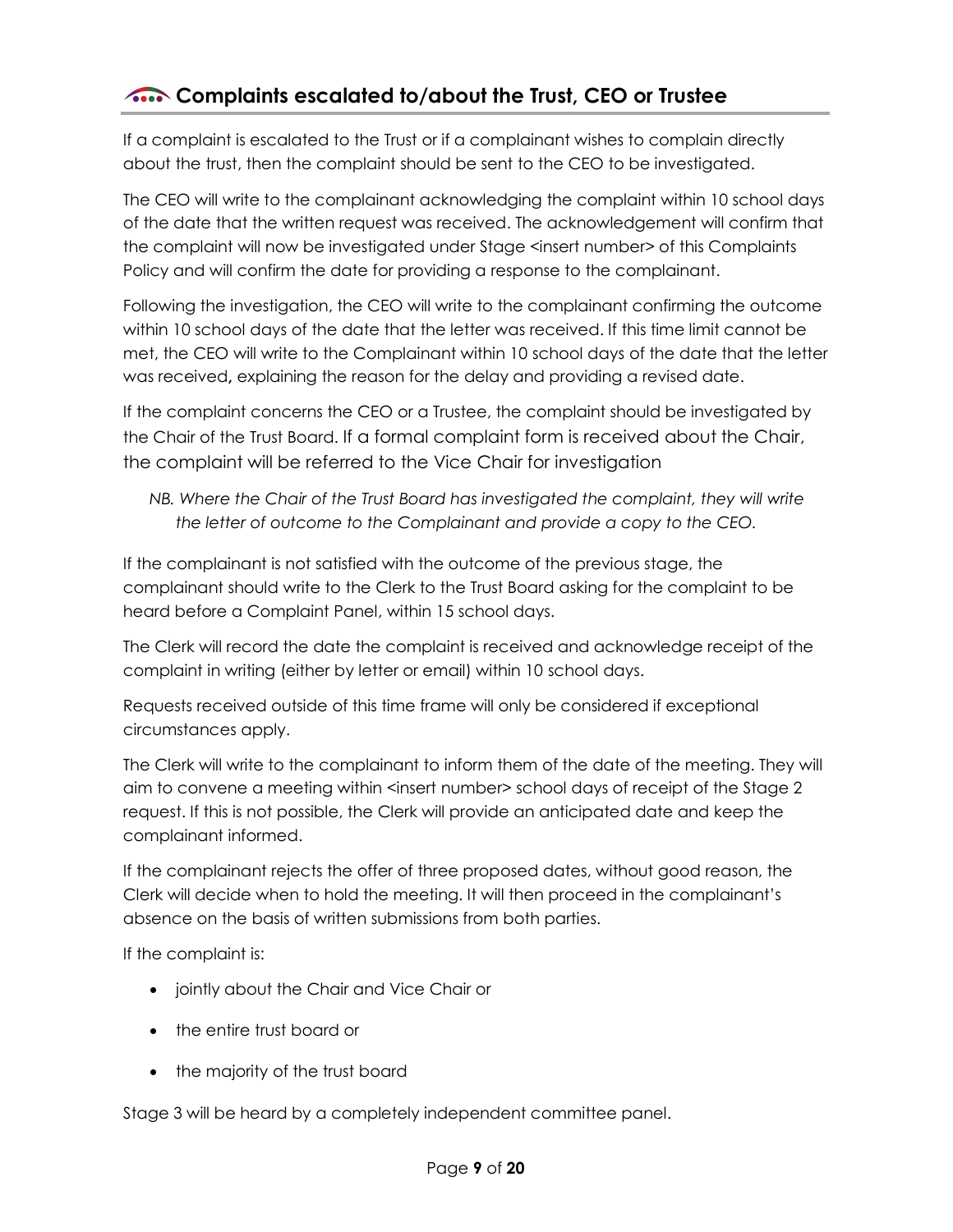The Complaint Panel will consist of three members. None of the three members of the Complaint Panel will have been involved in the incidents or events which led to the complaint, or have been involved in dealing with the complaint in the previous stages, of have any detailed prior knowledge of the complaint.

One of the Complaint Panel members will be independent of the management and running of the Academy Trust. This means that the independent Complaint Panel member will not be a Trustee or an employee of the Trust.

A complainant may bring someone along to the panel meeting to provide support. This can be a relative or friend. Generally, we do not encourage either party to bring legal representatives to the committee meeting. However, there may be occasions when legal representation is appropriate.

For instance, if a trust employee is called as a witness in a complaint meeting, they may wish to be supported by union and/or legal representation.

Note: Complaints about staff conduct will not generally be handled under this complaints procedure. Complainants will be advised that any staff conduct complaints will be considered under staff disciplinary procedures, if appropriate, but outcomes will not be shared with them.

Representatives from the media are not permitted to attend.

At least <insert number> school days before the meeting, the Clerk will:

- confirm and notify the complainant of the date, time and venue of the meeting, ensuring that, if the complainant is invited, the dates are convenient to all parties and that the venue and proceedings are accessible
- request copies of any further written material to be submitted to the committee at least <insert number> school days before the meeting.

Any written material will be circulated to all parties at least <insert number> school days before the date of the meeting. The committee will not normally accept, as evidence, recordings of conversations that were obtained covertly and without the informed consent of all parties being recorded.

The committee will also not review any new complaints at this stage or consider evidence unrelated to the initial complaint to be included. New complaints must be dealt with from Stage 1 of the procedure.

The meeting will be held in private. Electronic recordings of meetings or conversations are not normally permitted unless a complainant's own disability or special needs require it. Prior knowledge and consent of all parties attending must be sought before meetings or conversations take place. Consent will be recorded in any minutes taken.

The committee will consider the complaint and all the evidence presented. The committee can:

uphold the complaint in whole or in part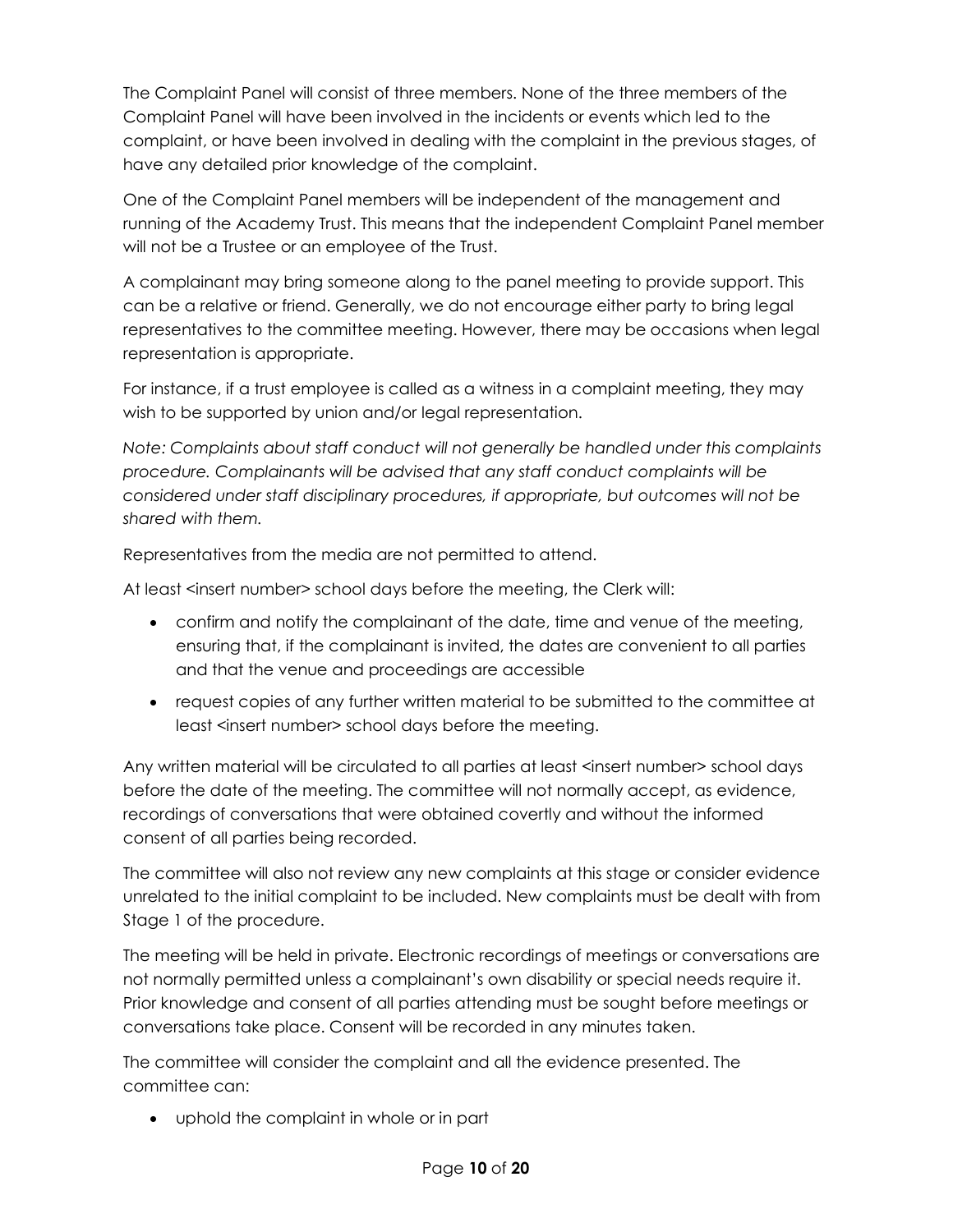dismiss the complaint in whole or in part.

If the complaint is upheld in whole or in part, the committee will:

- decide on the appropriate action to be taken to resolve the complaint
- where appropriate, recommend changes to the school's systems or procedures to prevent similar issues in the future.

The Chair of the Committee will provide the complainant and the Trust with a full explanation of their decision and the reason(s) for it, in writing, within 10 school days.

The letter to the complainant will include details of how to contact the Education and Skills Funding Agency (ESFA) if they are dissatisfied with the way their complaint has been handled by the Trust.

The response will detail any actions taken to investigate the complaint and provide a full explanation of the decision made and the reason(s) for it. Where appropriate, it will include details of actions the Trust will take to resolve the complaint.

The panel will ensure that those findings and recommendations are sent by electronic mail or otherwise given to the complainant and, where relevant, the person complained about. Furthermore, they will be available for inspection on the school premises by the proprietor and the head teacher.

A written record will be kept of all complaints, and of whether they are resolved at the preliminary stage or proceed to a panel hearing, along with what actions have been taken, regardless of the decision.

All correspondence statements and records relating to individual complaints will be kept confidential, except where the Secretary of State or a body conducting an inspection under section 109 of the 2008 Act requests access to them.

# **Allen Steps**

If the complainant believes the school / trust did not handle their complaint in accordance with the published complaints procedure or they acted unlawfully or unreasonably in the exercise of their duties under education law, they can contact the ESFA after they have completed Stage 3.

The ESFA will not normally reinvestigate the substance of complaints or overturn any decisions made by the Academy. They will consider whether the School has adhered to education legislation and any statutory policies connected with the complaint and whether they have followed Part 7 of the Education (Independent School Standards) Regulations 2014.

The complainant can refer their complaint to the ESFA online at: www.education.gov.uk/contactus, by telephone on: 0370 000 2288 or by writing to: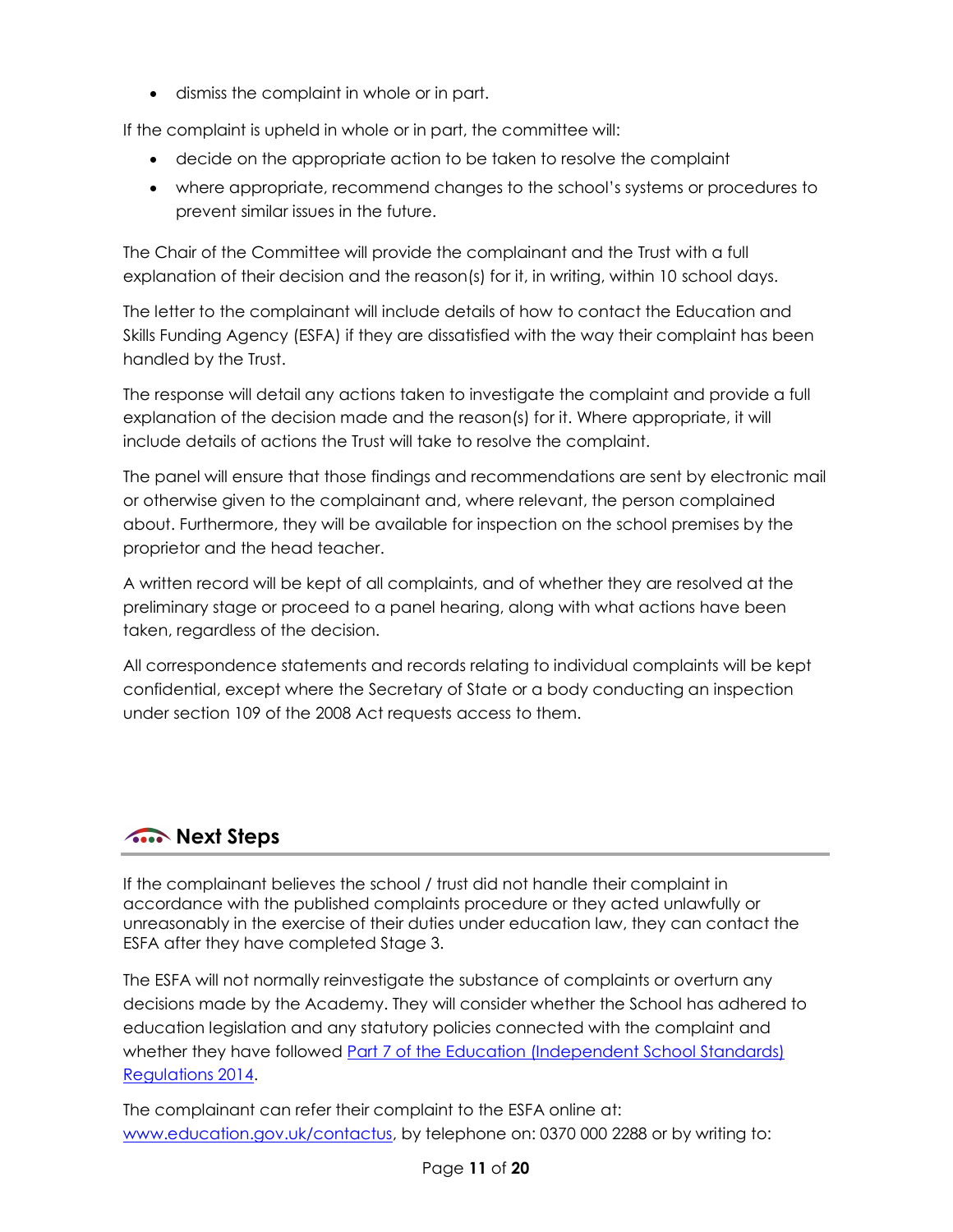Academy Complaints and Customer Insight Unit Education and Skills Funding Agency Cheylesmore House 5 Quinton Road **Coventry** CV1 2WT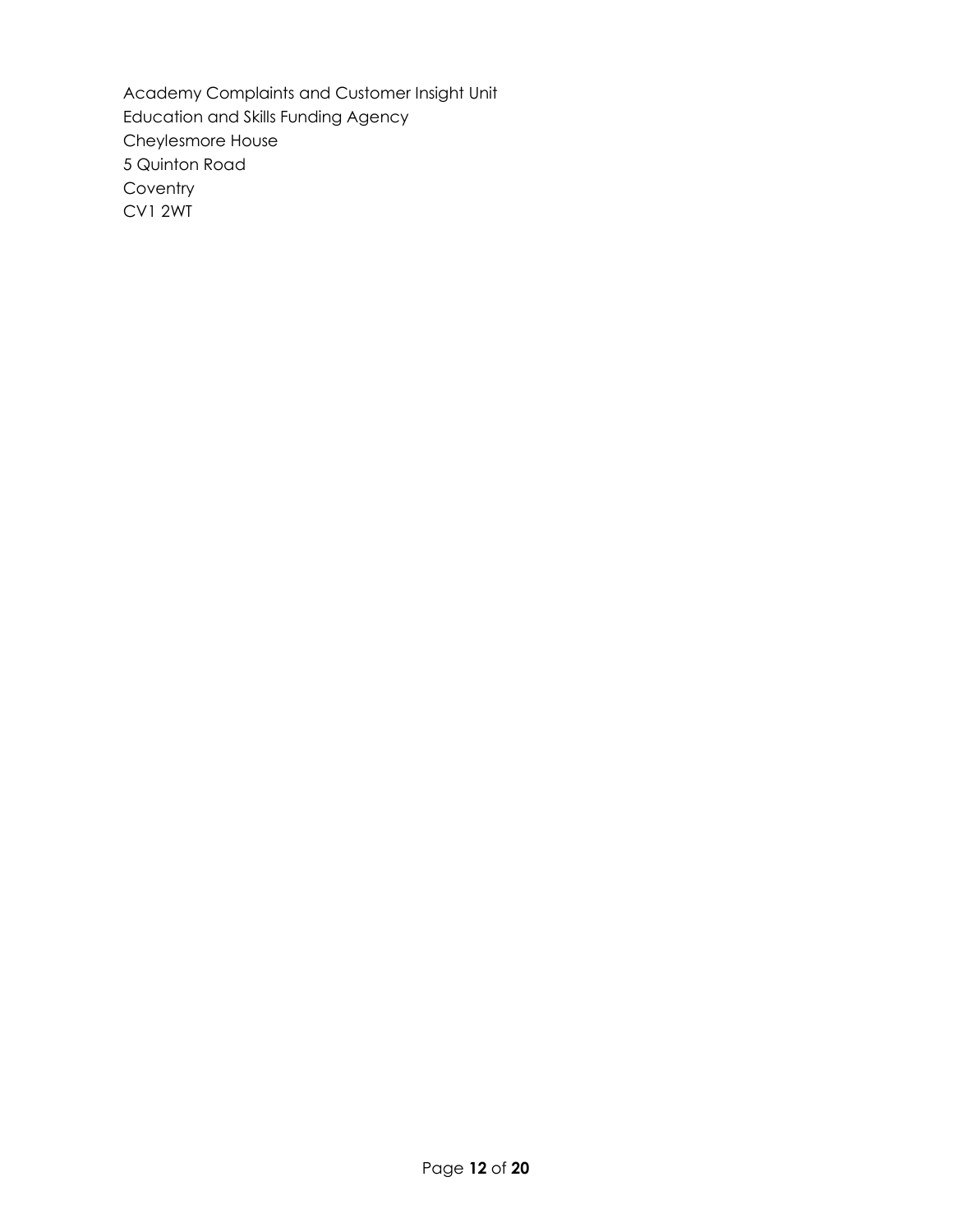# **Complaint Form**

Please complete and return to either Head Teacher, Clerk or Chair of Governors who will acknowledge receipt and explain what action will be taken.

| Your name:                                                                                                     |
|----------------------------------------------------------------------------------------------------------------|
| Pupil's name (if relevant):                                                                                    |
| Your relationship to the pupil (if relevant):                                                                  |
| <b>Address:</b>                                                                                                |
| Postcode:                                                                                                      |
| Day time telephone number:                                                                                     |
| Evening telephone number:<br><b>Email address:</b>                                                             |
|                                                                                                                |
| Please give details of your complaint, including whether you have spoken to anybody<br>at the school about it. |
|                                                                                                                |
|                                                                                                                |
|                                                                                                                |
|                                                                                                                |
|                                                                                                                |
|                                                                                                                |
|                                                                                                                |
|                                                                                                                |
|                                                                                                                |
|                                                                                                                |
|                                                                                                                |
|                                                                                                                |
|                                                                                                                |
|                                                                                                                |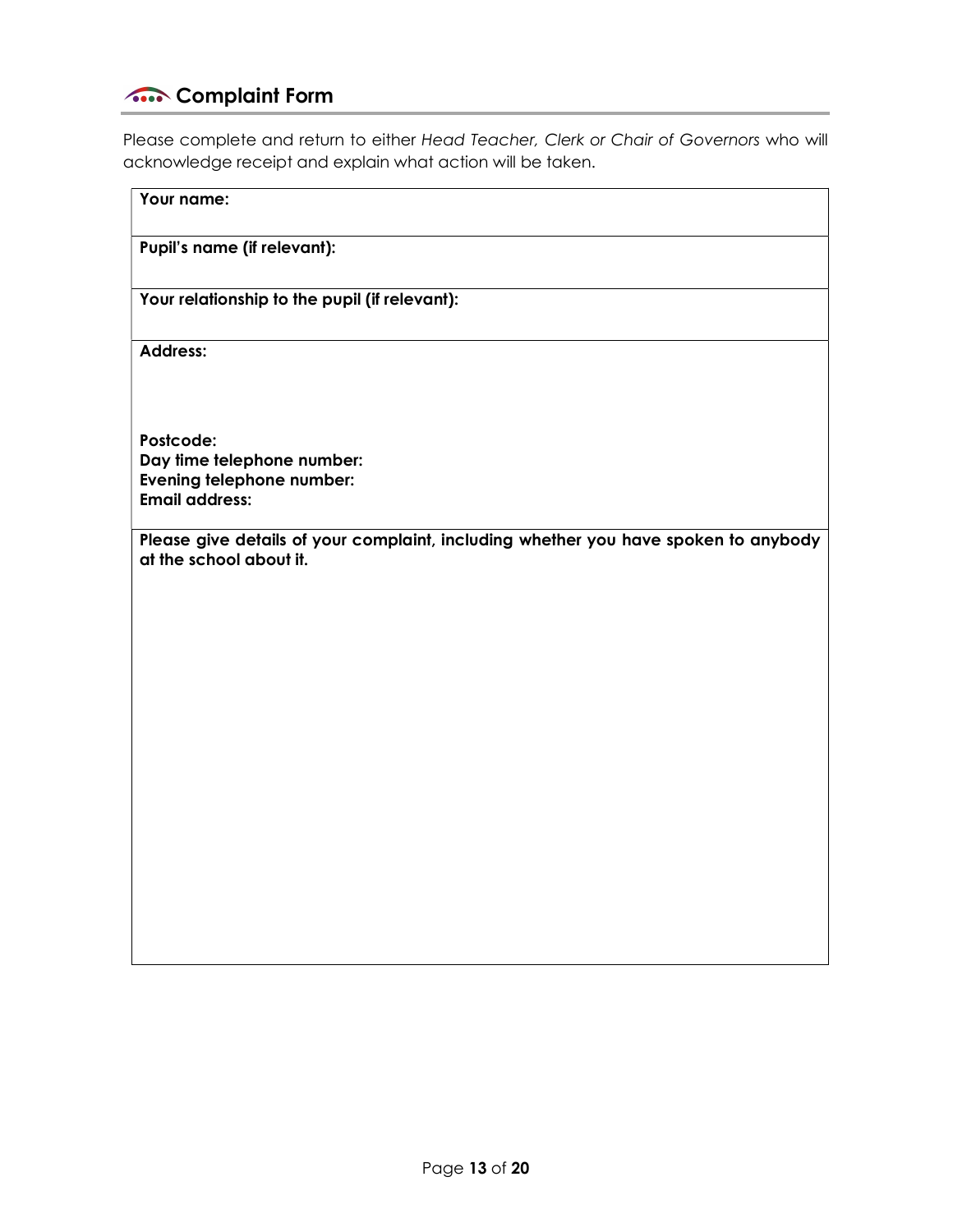| What actions do you feel might resolve the problem at this stage? |
|-------------------------------------------------------------------|
|                                                                   |
|                                                                   |
|                                                                   |
|                                                                   |
|                                                                   |
|                                                                   |
|                                                                   |
|                                                                   |
|                                                                   |
|                                                                   |
| Are you attaching any paperwork? If so, please give details.      |
|                                                                   |
|                                                                   |
|                                                                   |
|                                                                   |
|                                                                   |
|                                                                   |
|                                                                   |
|                                                                   |
|                                                                   |
| Signature:                                                        |
| Date:                                                             |
| <b>Official use</b>                                               |
| Date acknowledgement sent:                                        |
|                                                                   |
| By who:                                                           |
| Complaint referred to:                                            |
| <b>Action taken:</b>                                              |
|                                                                   |
|                                                                   |
|                                                                   |
|                                                                   |
| Date:                                                             |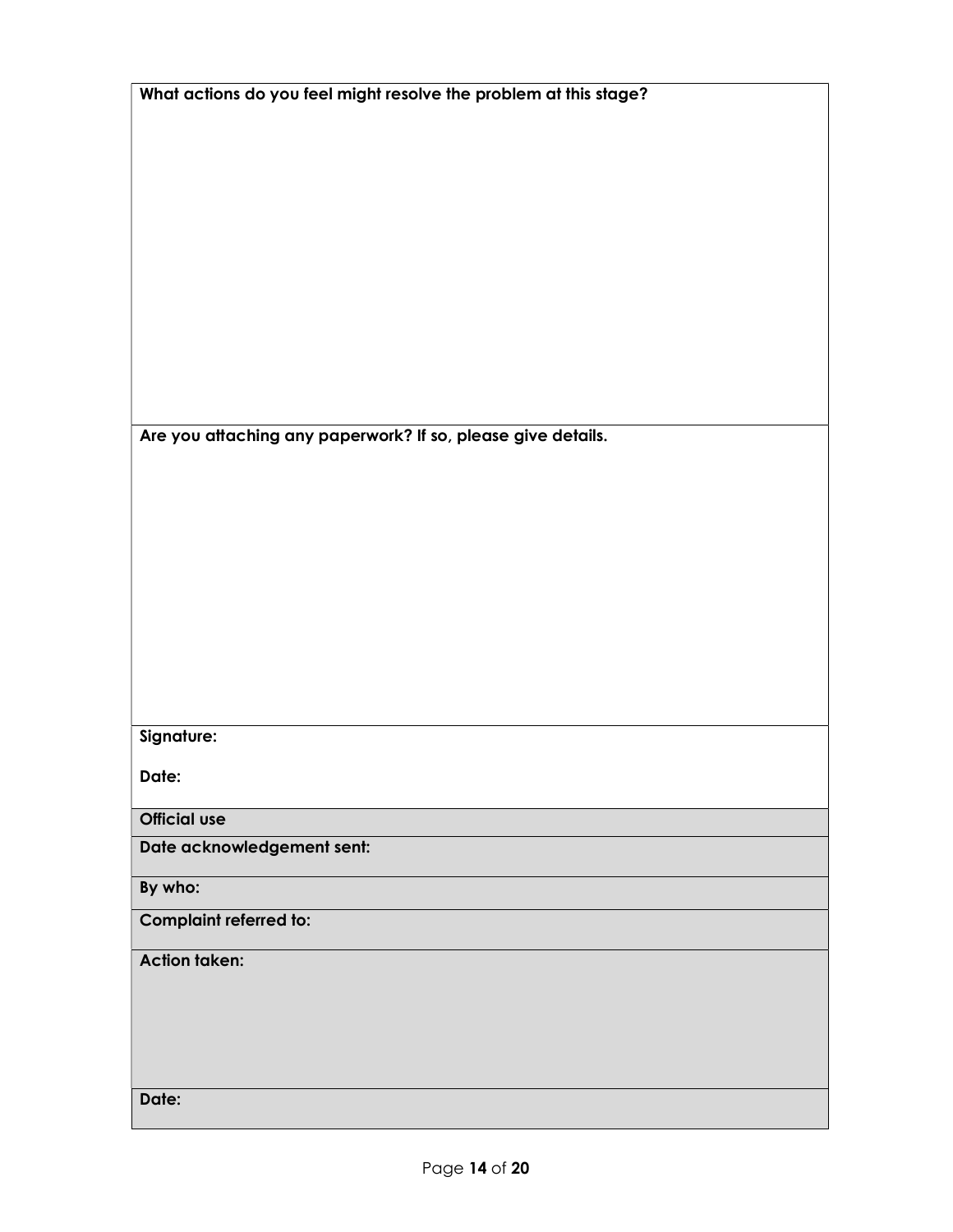## **A.** Complainant

The complainant will receive a more effective response to the complaint if they:

- explain the complaint in full as early as possible
- co-operate with the school in seeking a solution to the complaint
- respond promptly to requests for information or meetings or in agreeing the details of the complaint
- ask for assistance as needed
- treat all those involved in the complaint with respect
- refrain from publicising the details of their complaint on social media and respect confidentiality.

## **Allen Strategier**

The investigator's role is to establish the facts relevant to the complaint by:

- providing a comprehensive, open, transparent and fair consideration of the complaint through:
	- o sensitive and thorough interviewing of the complainant to establish what has happened and who has been involved
	- o interviewing staff and children/young people and other people relevant to the complaint
	- o consideration of records and other relevant information
	- o analysing information
- liaising with the complainant and the complaints co-ordinator as appropriate to clarify what the complainant feels would put things right.

The investigator should:

- conduct interviews with an open mind and be prepared to persist in the questioning
- keep notes of interviews or arrange for an independent note taker to record minutes of the meeting
- ensure that any papers produced during the investigation are kept securely pending any appeal
- be mindful of the timescales to respond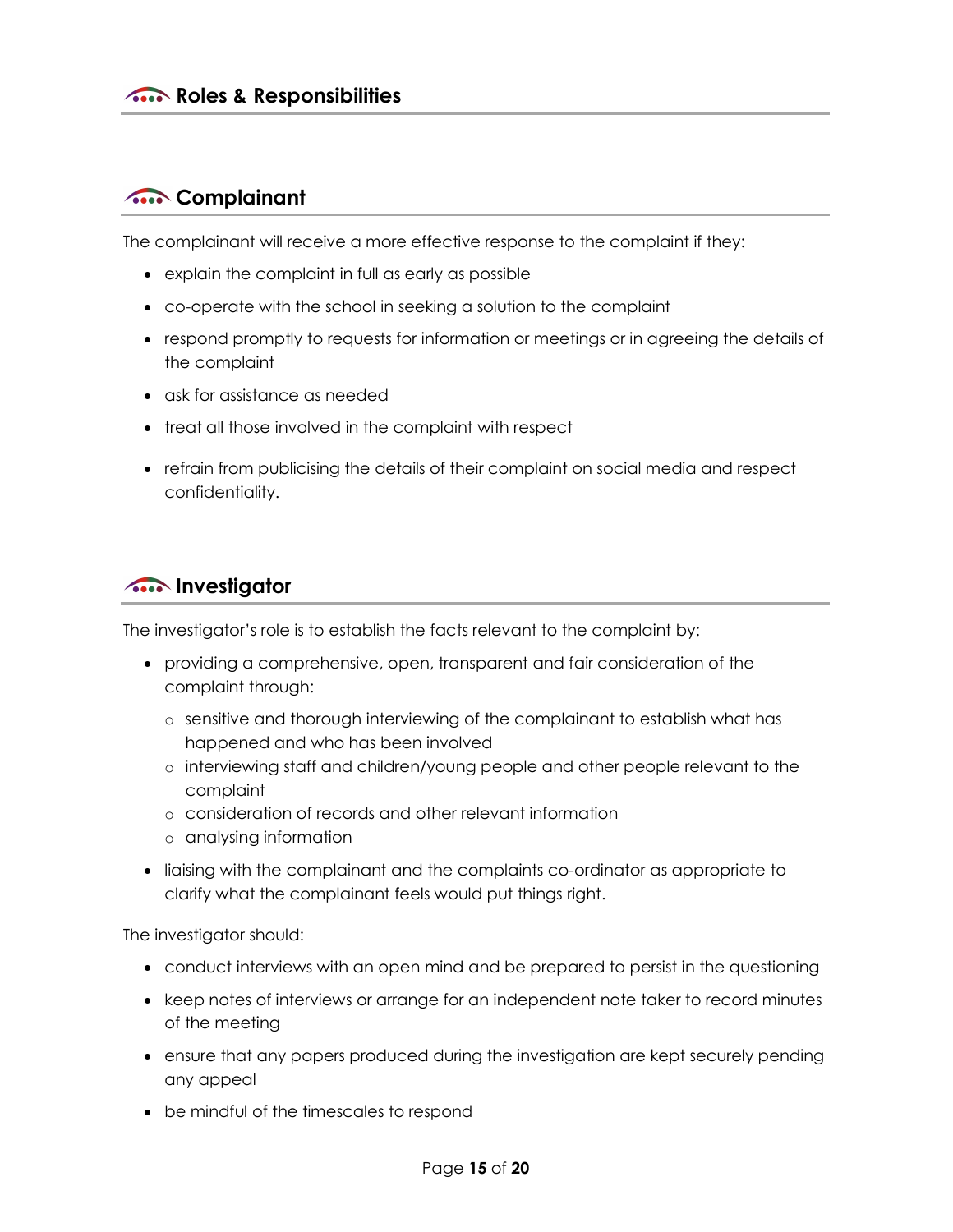- prepare a comprehensive report for the head teacher or complaints committee that sets out the facts, identifies solutions and recommends courses of action to resolve problems.
- The head teacher or complaints committee will then determine whether to uphold or dismiss the complaint and communicate that decision to the complainant, providing the appropriate escalation details.

## **A.** Complaints Co-ordinator

(this could be the head teacher or CEO / designated complaints governor or trustee or other staff member providing administrative support)

# The Complaints Co-ordinator should:

- ensure that the complainant is fully updated at each stage of the procedure
- liaise with staff members, head teacher, CEO, Chair of Governors, Chair of Trust or the Clerk and to ensure the smooth running of the complaints procedure
- be aware of issues regarding:
	- o sharing third party information
	- o additional support. This may be needed by complainants when making a complaint including interpretation support or where the complainant is a child or young person
- keep records.

## **Also Clerk to the Governing Body/Trust Board**

The Clerk is the contact point for the complainant and the committee and should:

- ensure that all people involved in the complaint procedure are aware of their legal rights and duties, including any under legislation relating to school complaints, education law, the Equality Act 2010, the Freedom of Information Act 2000, the Data Protection Act (DPA) 2018 and the General Data Protection Regulations (GDPR)
- set the date, time and venue of the meeting, ensuring that the dates are convenient to all parties (if they are invited to attend) and that the venue and proceedings are accessible
- collate any written material relevant to the complaint (for example: stage 1 paperwork, school and complainant submissions) and send it to the parties in advance of the meeting within an agreed timescale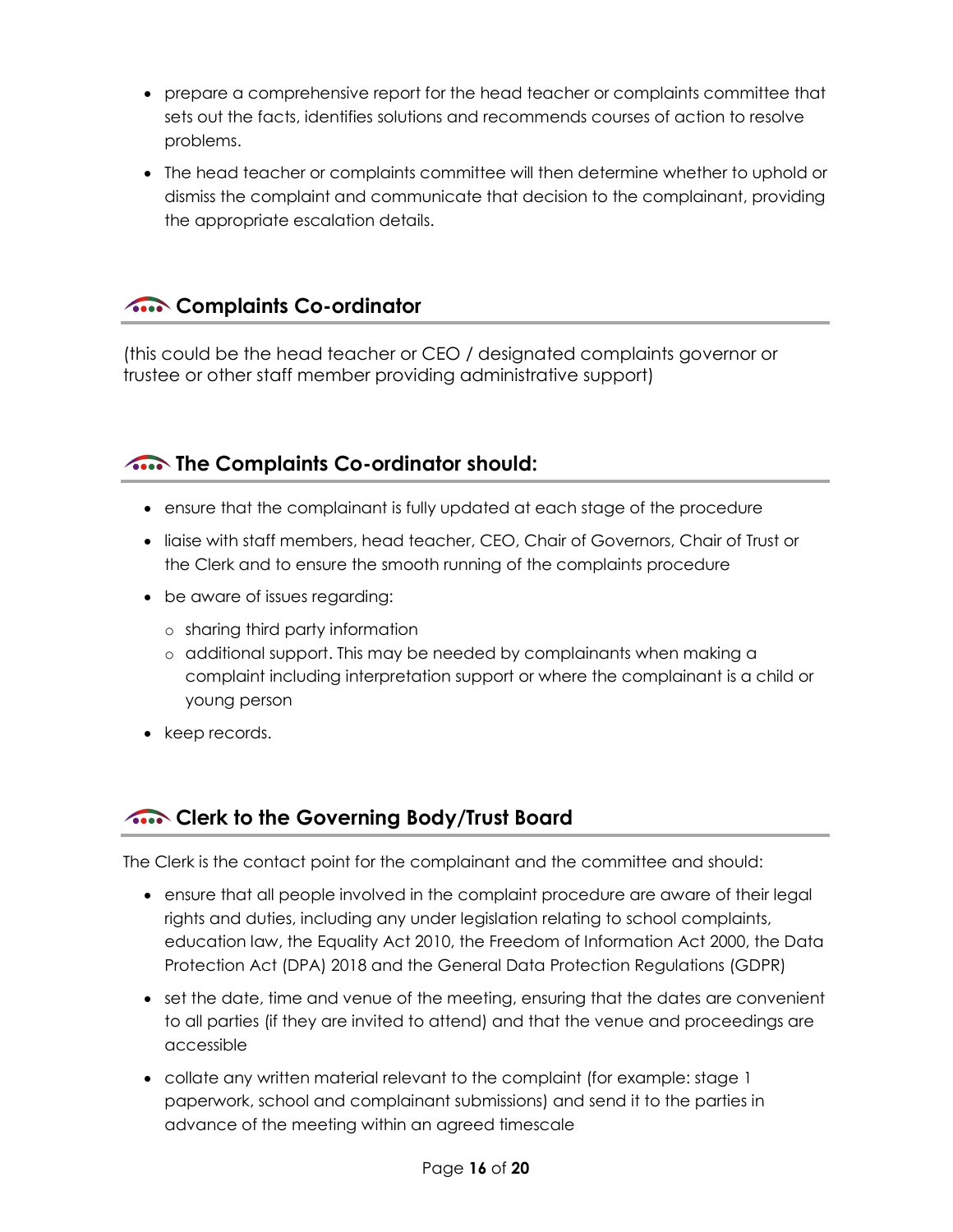- record the proceedings
- circulate the minutes of the meeting
- notify all parties of the committee's decision.

## **A.** Roles & Responsibilities

# **A.** Committee Chair

The committee's chair, who is nominated in advance of the complaint meeting, should ensure that:

- both parties are asked (via the Clerk) to provide any additional information relating to the complaint by a specified date in advance of the meeting
- the meeting is conducted in an informal manner, is not adversarial, and that, if all parties are invited to attend, everyone is treated with respect and courtesy
- complainants who may not be used to speaking at such a meeting are put at ease. This is particularly important if the complainant is a child/young person
- the remit of the committee is explained to the complainant
- written material is seen by everyone in attendance, provided it does not breach confidentiality or any individual's rights to privacy under the DPA 2018 or GDPR.

If a new issue arises it would be useful to give everyone the opportunity to consider and comment upon it; this may require a short adjournment of the meeting

- both the complainant and the school are given the opportunity to make their case and seek clarity, either through written submissions ahead of the meeting or verbally in the meeting itself
- the issues are addressed
- key findings of fact are made
- the committee is open-minded and acts independently
- no member of the committee has an external interest in the outcome of the proceedings or any involvement in an earlier stage of the procedure
- the meeting is minuted
- they liaise with the Clerk (and complaints co-ordinator, if the school has one).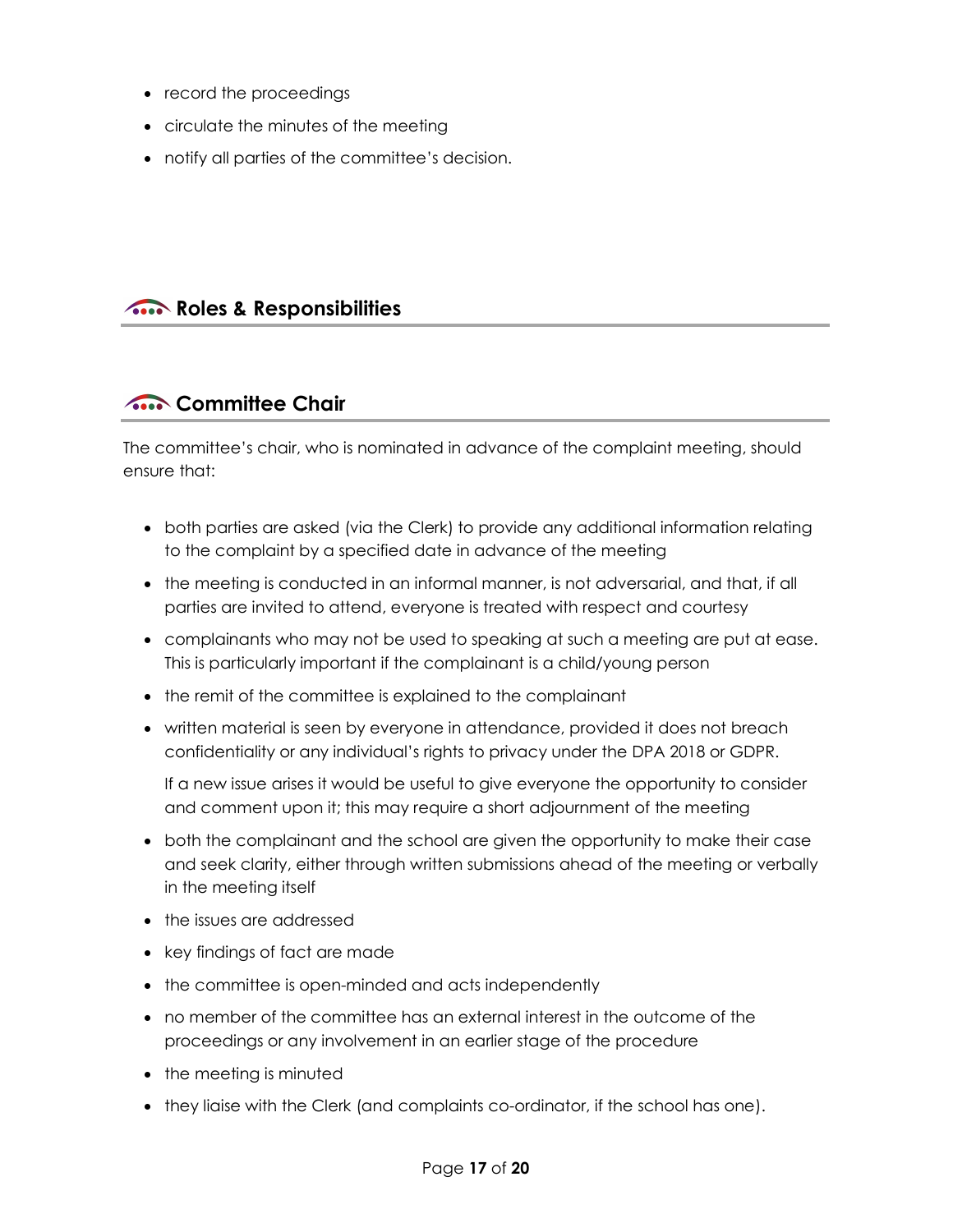## **A.** Committee Member

Committee members should be aware that:

the meeting must be independent and impartial, and should be seen to be so

No governor / trustee may sit on the committee if they have had a prior involvement in the complaint or in the circumstances surrounding it.

• the aim of the meeting should be to resolve the complaint and achieve reconciliation between the school and the complainant

We recognise that the complainant might not be satisfied with the outcome if the meeting does not find in their favour. It may only be possible to establish the facts and make recommendations.

many complainants will feel nervous and inhibited in a formal setting

Parents/carers often feel emotional when discussing an issue that affects their child.

 extra care needs to be taken when the complainant is a child/young person and present during all or part of the meeting

Careful consideration of the atmosphere and proceedings should ensure that the child/young person does not feel intimidated.

The committee should respect the views of the child/young person and give them equal consideration to those of adults.

If the child/young person is the complainant, the committee should ask in advance if any support is needed to help them present their complaint. Where the child/young person's parent is the complainant, the committee should give the parent the opportunity to say which parts of the meeting, if any, the child/young person needs to attend.

However, the parent should be advised that agreement might not always be possible if the parent wishes the child/young person to attend a part of the meeting that the committee considers is not in the child/young person's best interests.

• the welfare of the child/young person is paramount.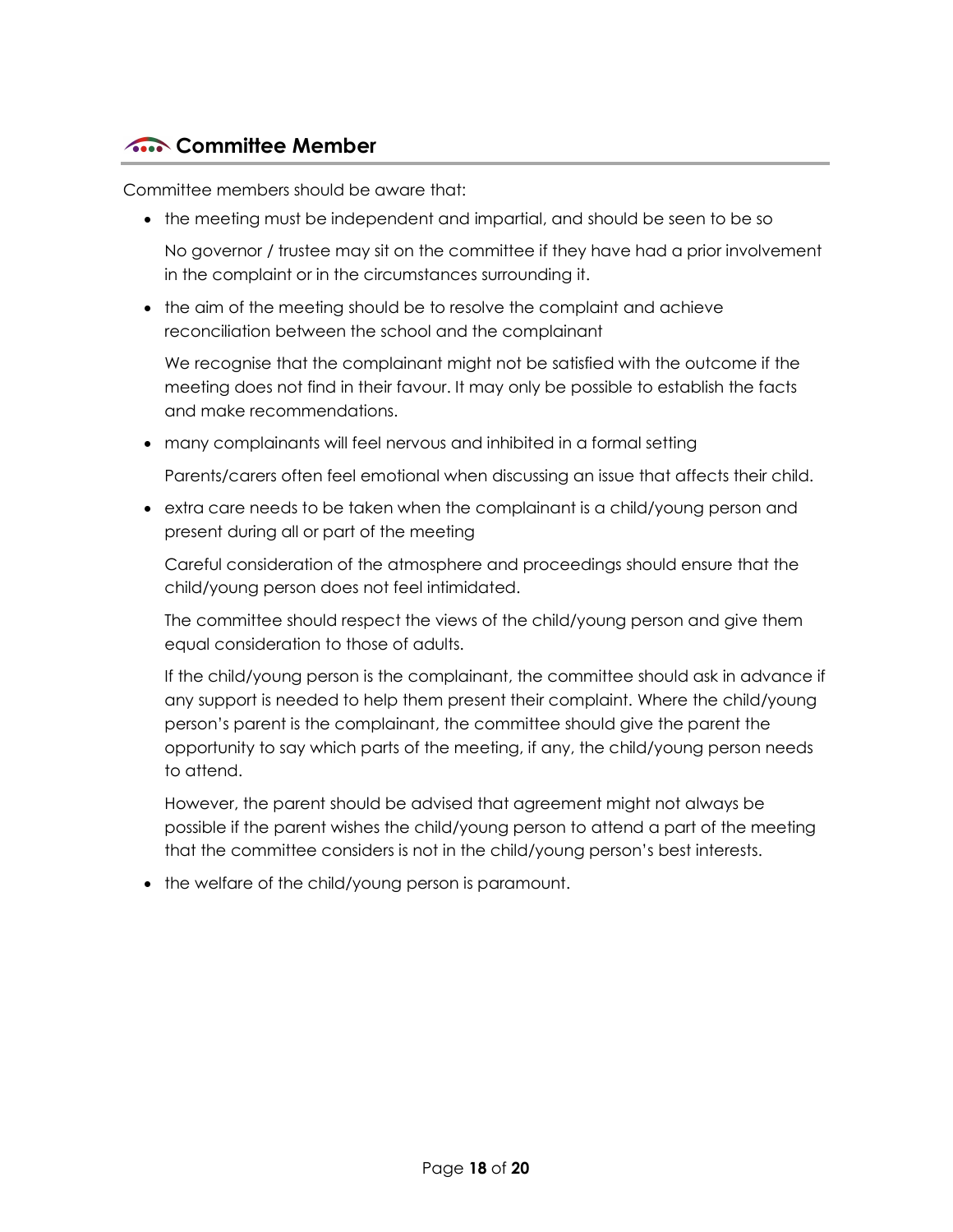

The Academy is committed to dealing with all complaints fairly and impartially, and to providing a high quality service to those who complain. We will not normally limit the contact complainants have with our school. However, we do not expect our staff to tolerate unacceptable behaviour and will take action to protect staff from that behaviour, including that which is abusive offensive or threatening.

The Academy defines unreasonable behaviour as that which hinders our consideration of complaints because of the frequency or nature of the complainant's contact with the school, such as, if the complainant:

- refuses to articulate their complaint or specify the grounds of a complaint or the outcomes sought by raising the complaint, despite offers of assistance.
- refuses to co-operate with the complaints investigation process.
- refuses to accept that certain issues are not within the scope of the complaints procedure.
- insists on the complaint being dealt with in ways which are incompatible with the complaints procedure or with good practice.
- introduces trivial or irrelevant information which they expect to be taken into account and commented on.
- raises large numbers of detailed but unimportant questions, and insists they are fully answered, often immediately and to their own timescales.
- makes unjustified complaints about staff who are trying to deal with the issues, and seeks to have them replaced.
- changes the basis of the complaint as the investigation proceeds.
- repeatedly makes the same complaint (despite previous investigations or responses concluding that the complaint is groundless or has been addressed).
- refuses to accept the findings of the investigation into that complaint where the school's complaint procedure has been fully and properly implemented and completed, including referral to the Department for Education.
- seeks an unrealistic outcome.
- makes excessive demands on school time by frequent, lengthy and complicated contact with staff regarding the complaint in person, in writing, by email and by telephone whist the complaint is being dealt with.